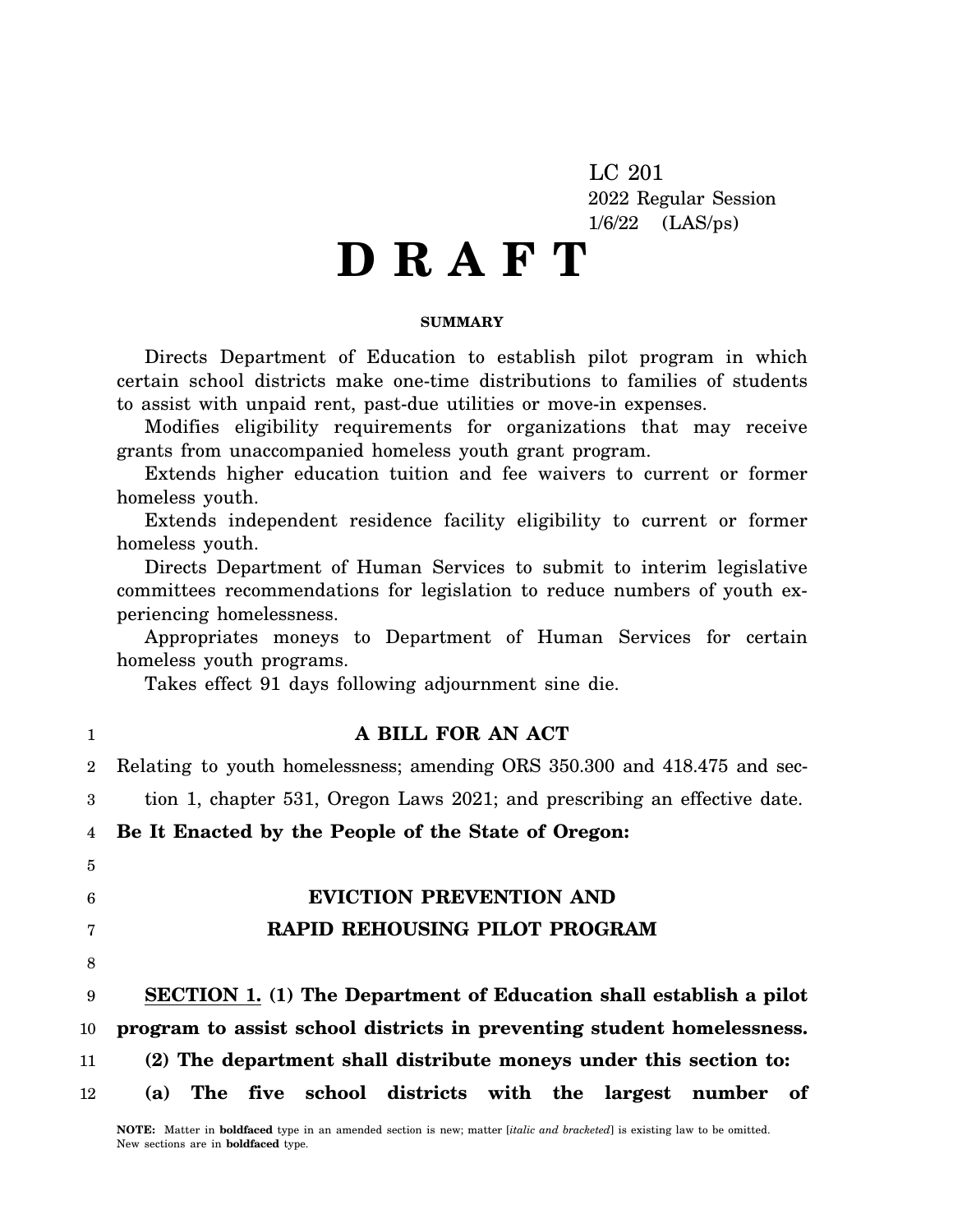1 2 **kindergarten through grade 12 students experiencing homelessness; and**

3 4 5 6 7 **(b) The five school districts, exclusive of the school districts described in paragraph (a) of this subsection, with the largest percentage of kindergarten through grade 12 students experiencing homelessness. (3) School districts may use moneys received under this section to make one-time housing assistance distributions when:**

8 9 **(a) A student's family is facing eviction for nonpayment of rent due to an emergency or financial setback;**

10 11 **(b) A student's family is or has been homeless and cannot qualify for housing due to past-due rent or unpaid utility bills; or**

12 13 **(c) A student's family is or has been homeless, qualifies for housing and requires financial assistance with move-in expenses.**

14 15 16 **(4) A student's parent or guardian may apply for assistance under this section by providing the school district with the following information:**

17 18 **(a) A brief description of the financial hardship that is preventing the family from obtaining or retaining housing;**

19 20 21 22 **(b) The name and address of the family's landlord, utility provider or prospective landlord and the amount of unpaid rent or utilities or the amount of move-in expenses for which financial assistance is sought; and**

23 24 **(c) Documentation of ability to pay the rent or utilities going forward.**

25

26 27 **UNACCOMPANIED HOMELESS YOUTH GRANT PROGRAM**

28 29 **SECTION 2.** Section 1, chapter 531, Oregon Laws 2021, is amended to read:

30 31 Sec. 1. (1) As used in this section, "unaccompanied homeless youth" means a person who is at least 14 years of age but not more than 24 years of age,

[2]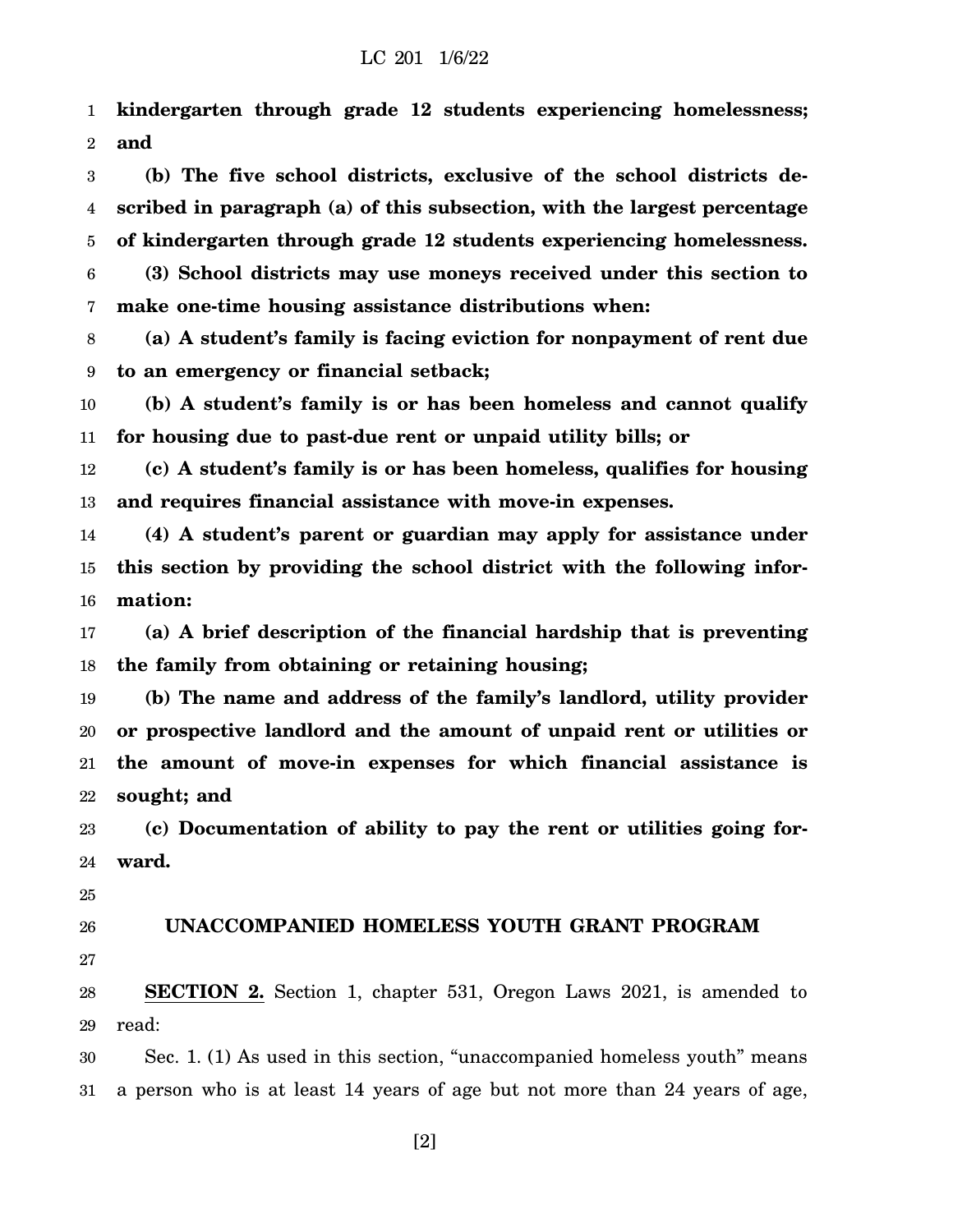1 2 who is not in the physical custody of a parent or legal guardian and who is homeless.

3 4 5 (2) In addition to any other scholarships or grants, the Department of Human Services may award two-year grants to organizations that provide services to unaccompanied homeless youth.

6 7 8 [*(3) An organization is eligible to apply for a grant under this section if the organization has an existing grant with the department to provide services to unaccompanied homeless youth.*]

9 10 **(3) The department may award a grant under this section to an organization that:**

11 12 **(a) Has an existing grant from the department to provide services to unaccompanied homeless youth;**

13 14 15 16 **(b) Has an existing contract with the department to provide services to unaccompanied homeless youth and the department has determined that the organization is capable of expanding to provide services in additional communities;**

17 18 19 **(c) Is a nonprofit organization or a coalition of nonprofit organizations that the department has determined is capable of meeting the grant program requirements; or**

20 21 **(d) Is a new entity that the department determines is capable of meeting the grant program requirements.**

22 23 (4) Grants awarded under this section may be used for any of the following:

24 25 (a) To increase the accessibility of any of the following programs and services to unaccompanied homeless youth:

26 (A) Shelter facilities;

- 27 (B) Outreach;
- 28 (C) Culturally specific services; and

29 (D) Mental health or substance abuse services; and

30 31 (b) To create or strengthen partnerships with host home programs and other transitional housing options.

[3]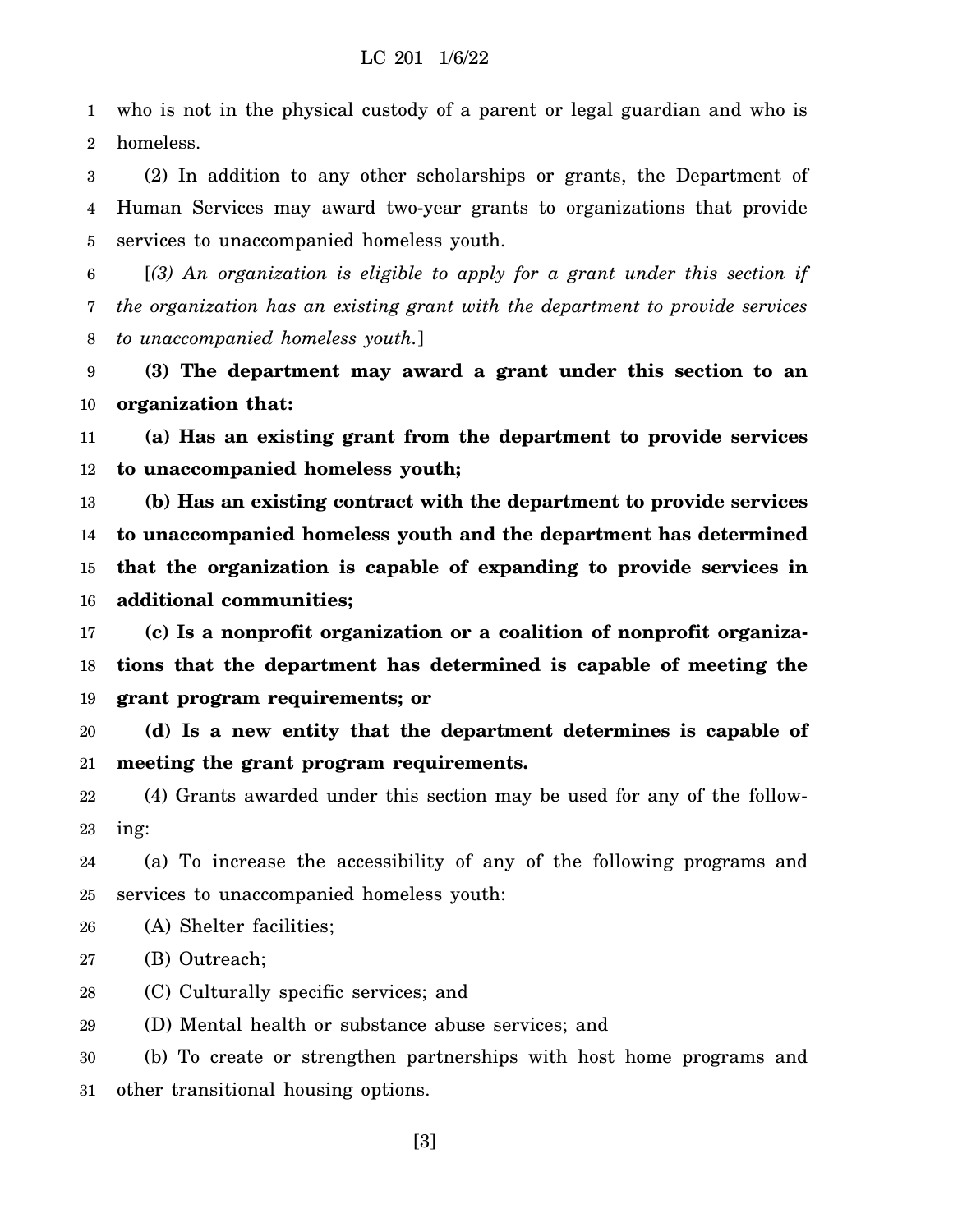1 2 (5) The department may adopt rules to administer the grant program described in this section.

- 3
- 4

# **TUITION AND FEE WAIVERS**

5

6

**SECTION 3.** ORS 350.300 is amended to read:

7 8 9 10 11 12 13 350.300. (1) Notwithstanding ORS 341.290, 352.105 or 353.050, a current [*foster child*] or former foster child**, or a current or former homeless youth,** under 25 years of age who is enrolled in courses totaling one or more credit hours at an institution of higher education as an undergraduate student shall have the amount of tuition and all fees levied against the student waived if attending an institution of higher education for purposes of pursuing an initial undergraduate degree.

14 15 16 17 (2) A student who is a current foster child or former foster child is entitled to waiver of tuition and all fees under subsection (1) of this section until the student has received the equivalent of four years of undergraduate education.

18 19 20 (3) As a condition of receiving a tuition waiver for an academic year, a current foster child or former foster child must complete and submit the Free Application for Federal Student Aid for that academic year.

21 22 23 24 25 26 (4) A waiver of tuition and all fees under subsection (1) of this section may be reduced by the amount of any federal aid scholarships or grants, an award from the Oregon Opportunity Grant program established under ORS 348.205 and any other aid received from the institution of higher education. For the purposes of this subsection, "federal aid scholarships or grants" does not include Chafee Education and Training Grant vouchers (P.L. 107-133).

27 (5) As used in this section:

28 29 (a) "Former foster child" means an individual who, for a total of six or more months while between 14 and 21 years of age, was:

30 31 (A) A ward of the court pursuant to ORS 419B.100 (1)(b) to (e), in the legal custody of the Department of Human Services for out-of-home place-

[4]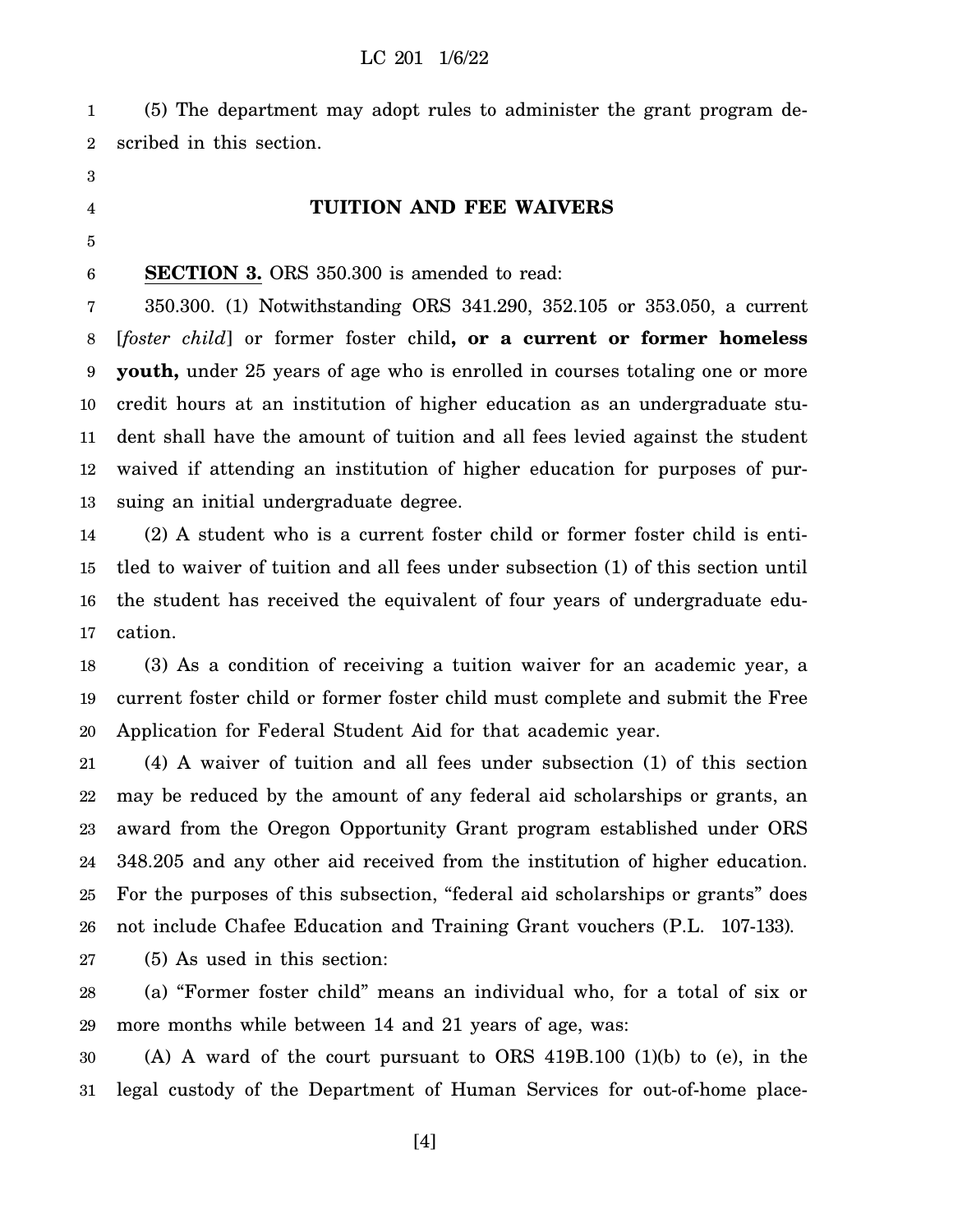#### LC 201 1/6/22

1 ment and not dismissed from care before reaching 16 years of age; or

2 3 4 (B) An Indian child subject to ORS 419B.600 to 419B.654, under the jurisdiction of a tribal court for out-of-home placement and not dismissed from care before reaching 16 years of age.

5 6 7 8 9 **(b) "Homeless youth" means a person under the age of 25 who has received services from a provider contracted by the department to provide services to homeless persons, has received services from a host home, as defined by the department by rule, or has been identified as homeless by a school district in this state.**

10 [*(b)*] **(c)** "Institution of higher education" means:

11 (A) A public university listed in ORS 352.002;

12 (B) A community college operated under ORS chapter 341; or

13 (C) The Oregon Health and Science University.

- 14
- 15

## **INDEPENDENT RESIDENCE FACILITIES**

16

17 **SECTION 4.** ORS 418.475 is amended to read:

18 19 20 418.475. (1) Within the limit of moneys appropriated therefor, the Department of Human Services may establish, license, certify or authorize independent residence facilities for unmarried persons who:

21 (a) Are at least 16 years of age and not older than 20 years of age;

22 (b)**(A)** Have been placed in at least one substitute care resource;

23 24 **(B) Have received services from a provider contracted by the department to provide services to homeless persons;**

25 26 **(C) Have received services from a host home, as defined by the department by rule; or**

27 28 **(D) Have been identified as homeless by a school district in this state;**

29 30 (c) Have been determined by the department to possess the skills and level of responsibility required for the transition to adulthood;

31 (d) Have received permission from the appropriate juvenile court, if they

[5]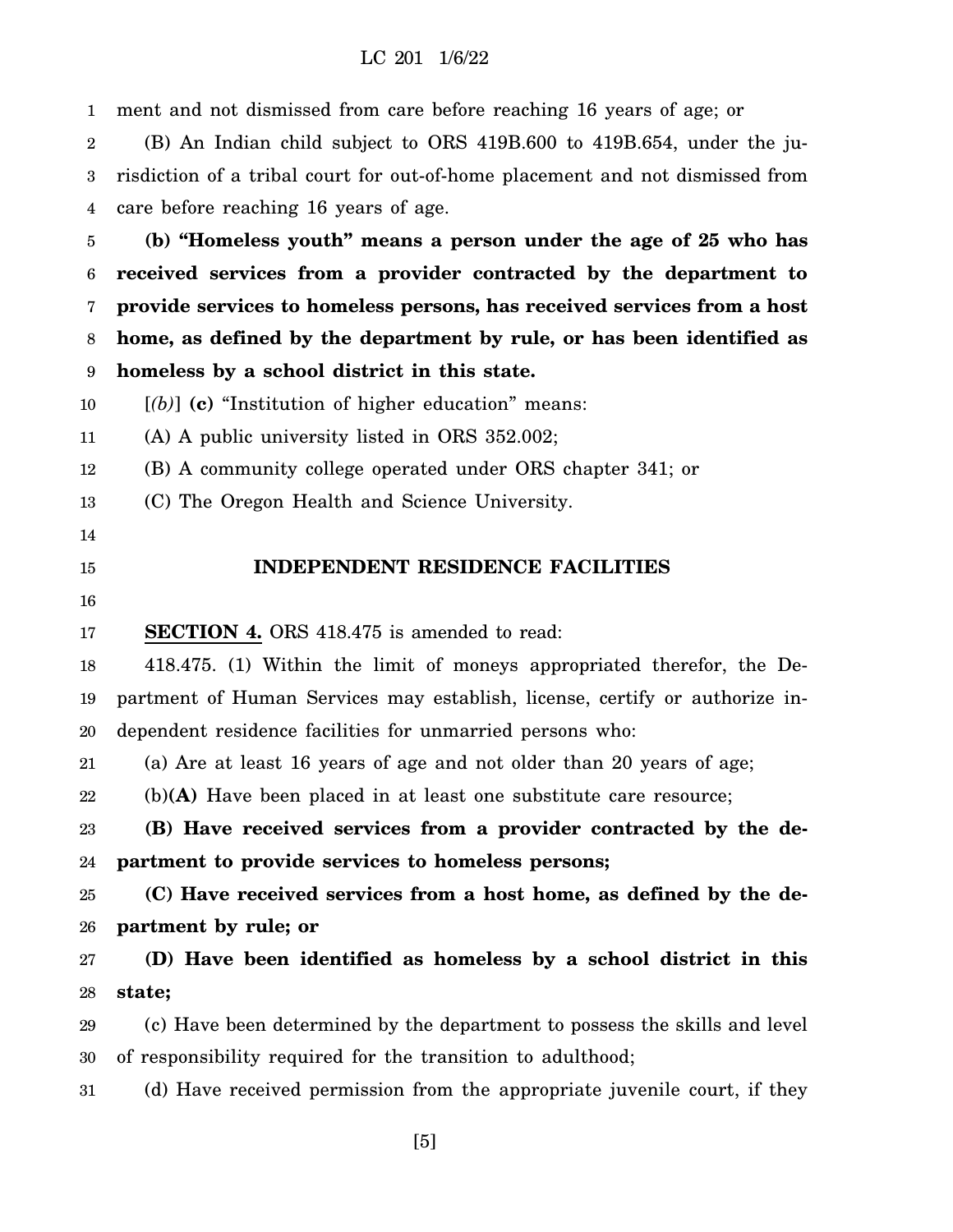1 are wards of the court; and

2 3 (e) Have been determined by the department to be suitable for an independent living program.

4 5 6 (2) Independent residence facilities shall provide independent housing arrangements with counseling services and minimal supervision available from at least one counselor.

7 8 9 10 11 12 (3) Each resident shall be required to maintain a department approved independent living plan consisting of education, employment or volunteer activities, or a combination thereof, and shall be required to pay a portion or all of the resident's housing expenses and other support costs. The department may approve an exception to the requirements of this subsection for reasons of temporary loss of employment or of other financial support.

13 14 15 16 17 18 (4) The department may make payment grants directly to persons enrolled in an independent living program who, at a minimum, meet the requirements described in subsection (1)(a) to (c) of this section for food, shelter, clothing, transportation and incidental expenses. The payment grants shall be subject to an agreement between the person and the department that establishes a budget of expenses.

19 20 21 22 23 24 (5) The department may establish cooperative financial management agreements with a person enrolled in an independent living program and for that purpose may enter into joint bank accounts requiring two signatures for withdrawals. The management agreements or joint accounts may not subject the department or any counselor involved to any liability for debts or other responsibilities of the minor.

25 26 27 (6) The department shall make periodic reports to the juvenile court as required by the court regarding any ward of the court who is enrolled in an independent living program.

28 29 30 31 (7) The enrollment of a person in an independent living program in accordance with the provisions of subsection (1) of this section or making payment grants under subsection (4) of this section does not remove or limit in any way the obligation of the parent of the person to pay support as or-

[6]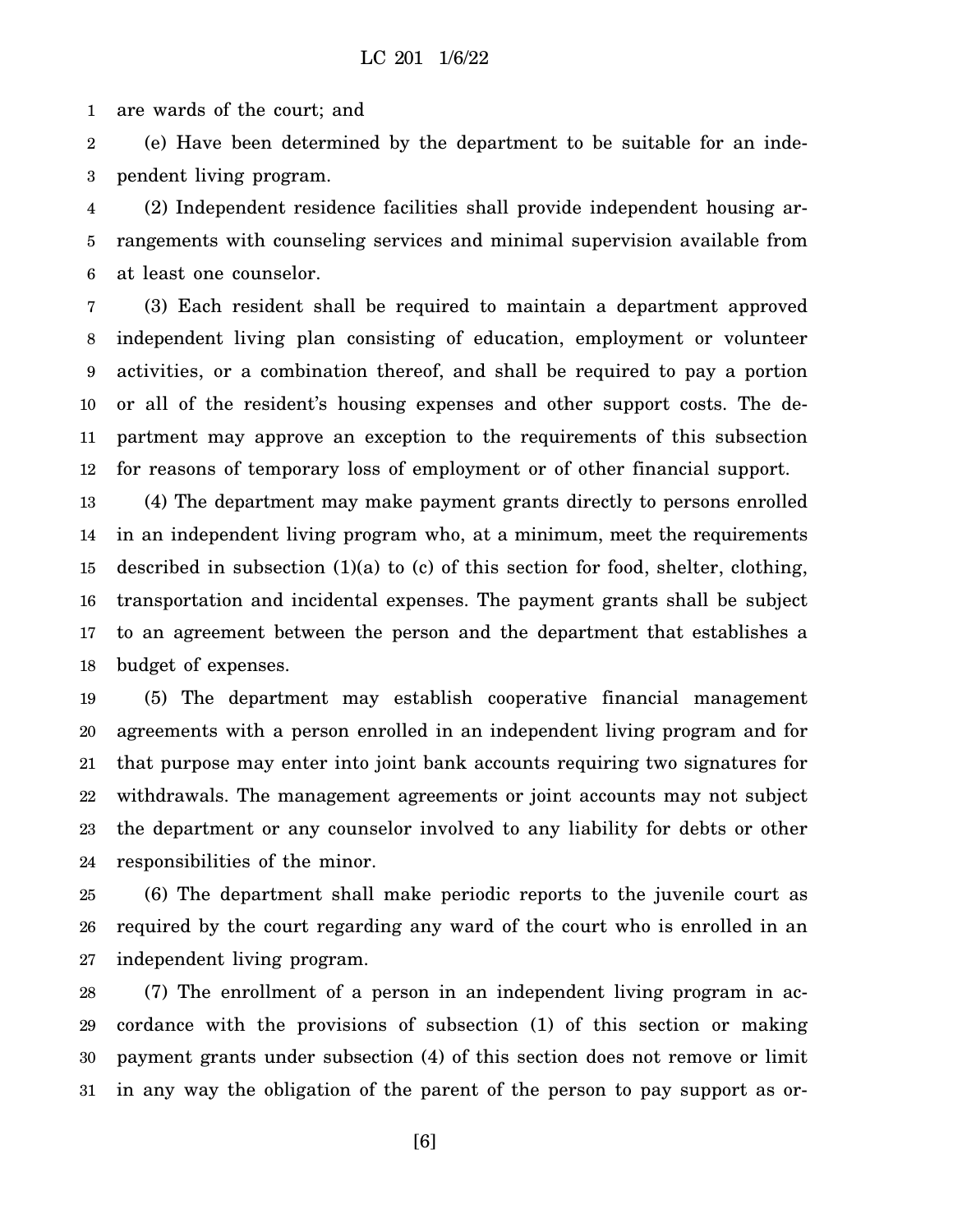#### LC 201 1/6/22

1 dered by a court under the provisions of ORS 419B.400.

2

3

4

# **REPORT TO LEGISLATIVE ASSEMBLY**

5 6 7 8 9 10 11 12 13 14 15 16 17 18 19 **SECTION 5. In addition to the reporting requirements under ORS 417.799, the Department of Human Service's September 15, 2022, report to the interim legislative committees must include recommendations for legislation to reduce the numbers of youth experiencing homelessness by at least 25 percent over a five-year period. The department shall develop the recommendations under this section in consultation with the Housing and Community Services Department. The recommendations must include descriptions of new programs to address youth homelessness or options for extending access to existing adult programs to youth, together with estimates of additional funding necessary to implement or extend the proposed programs. The report must also include a projected 20-year estimate of cost savings to state and local health, education, corrections and public safety programs if the 25 percent reduction in youth homelessness over five years is achieved.**

20

21

22

23 24 25 26 27 28 29 30 31 **SECTION 6. (1) In addition to and not in lieu of any other appropriation, there is appropriated to the Department of Human Services, for the biennium ending June 30, 2023, out of the General Fund, the amount of \$437,500 for the purpose of awarding grants under section 1, chapter 531, Oregon Laws 2021, to organizations described in section 1 (3)(b), (c) or (d), chapter 531, Oregon Laws 2021, as amended by section 2 of this 2022 Act, that will provide services in communities where services for unaccompanied homeless youth are severely constrained or absent.**

**APPROPRIATIONS**

[7]